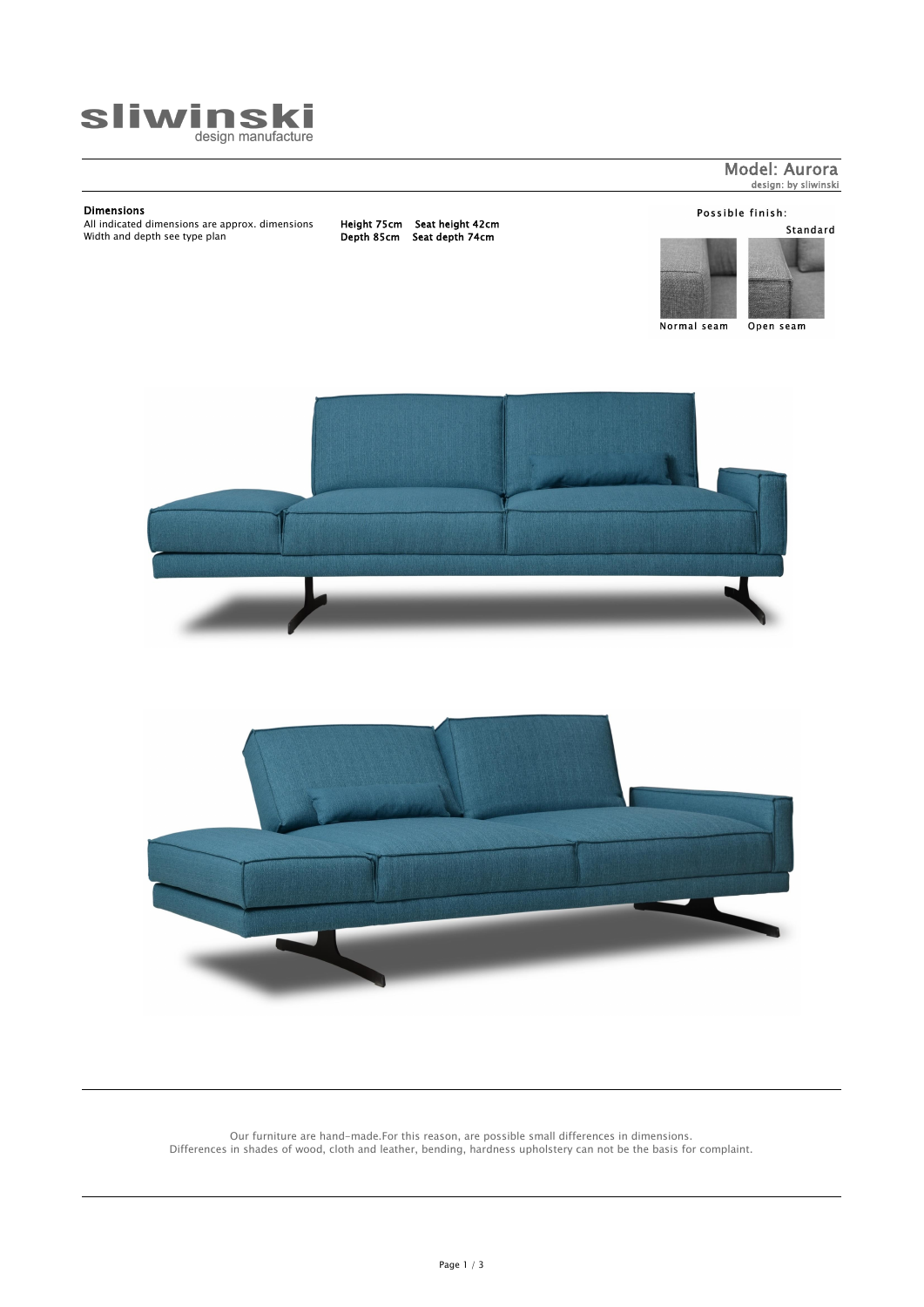

Model: Aurora design: by sliwinski

|                                                                                         | <b>Dimensions</b> |
|-----------------------------------------------------------------------------------------|-------------------|
| Typ Nr. SO49<br>Sofa 3-seat Arm right<br>Sofa with Arm right and left side - function   | $220 \times 85$   |
| Typ Nr. SO50<br>Sofa 3-seat Arm left<br>Sofa with Arm left and right side - function    | $220 \times 85$   |
| Typ Nr. SO51<br>Sofa 2.5-seat Arm right<br>Sofa with Arm right and left side - function | $198 \times 85$   |
| Typ Nr. SO52<br>Sofa 2.5-seat Arm left<br>Sofa with Arm left and right side - function  | $198 \times 85$   |
| Typ Nr. SO03<br>Sofa $3 -$ seat<br>Sofa whit Arms                                       | $200 \times 85$   |
| Typ Nr. SO02<br>Sofa $2 -$ seat<br>Sofa whit Arms                                       | $180 \times 85$   |
| Typ Nr. SO71<br>Sofa 3-seat Arm right<br>Sofa Arm right and left side - open            | $180 \times 85$   |
| Typ Nr. SO70<br>Sofa 3-seat Arm left<br>Sofa Arm left and right side - open             | 180 x 85          |
| Typ Nr. SO81<br>Sofa 2.5-seat Arm right<br>Sofa Arm right and left side - open          | $160 \times 85$   |
| Typ Nr. SO82<br>Sofa 2.5-seat Arm left<br>Sofa Arm left and right side - open           | $160 \times 85$   |
| <b>Typ Nr. H108</b><br>Ottoman 100x85cm                                                 | $100 \times 85$   |
| <b>Typ Nr. H854</b><br>Ottoman 85x40cm                                                  | 85 x 40           |
| Typ Nr. EL93<br>Corner right                                                            | $85 \times 85$    |
| Typ Nr. EL92<br><b>Corner left</b>                                                      | $85 \times 85$    |